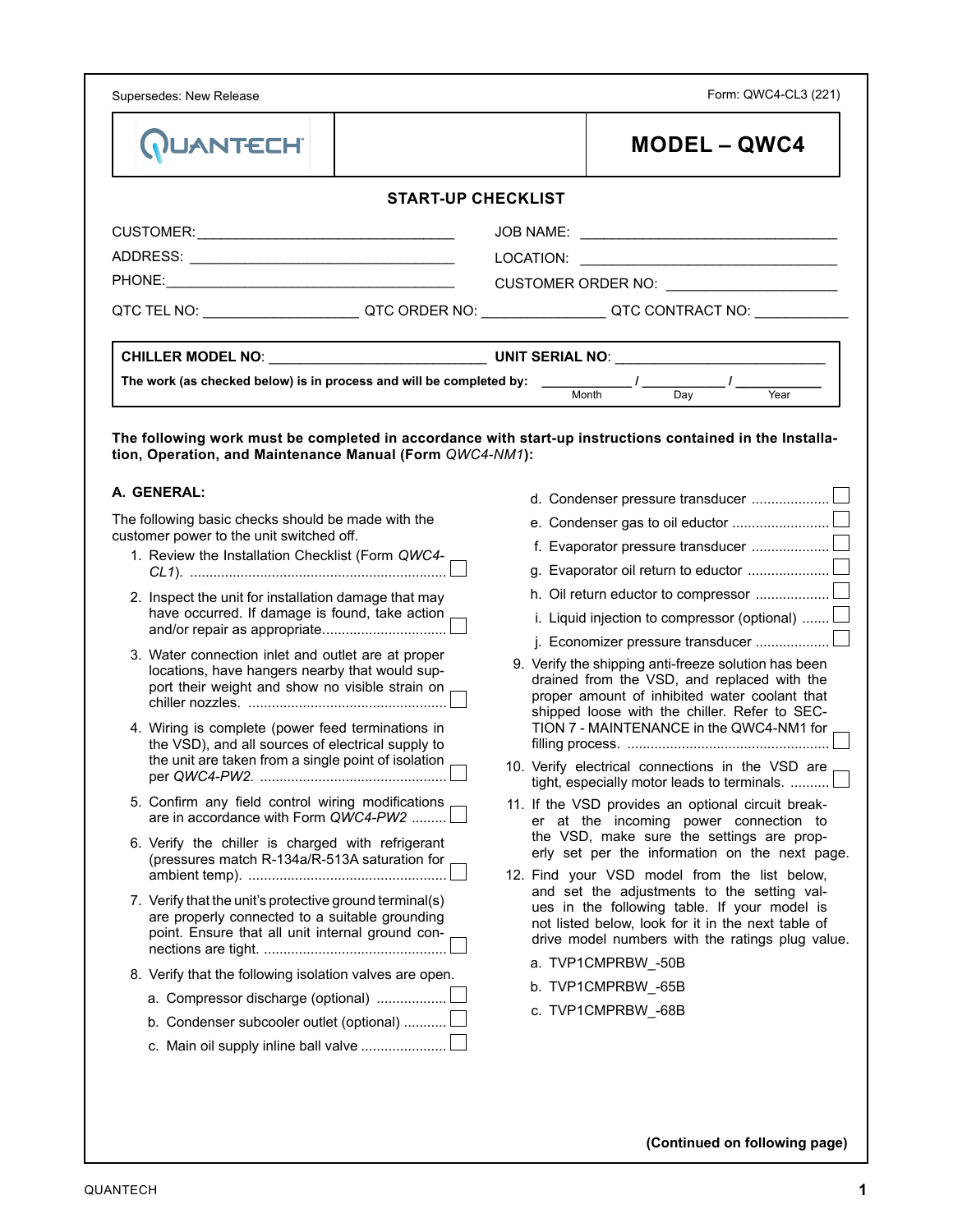| <b>ADJUSTMENT</b>                           | <b>SETTING VALUE</b> |
|---------------------------------------------|----------------------|
| Long Time Pickup $IR\sim$                   | G                    |
| Long Time Delay TLD(S) LONG                 | 2                    |
| Short Time Delay ISD(XIR)<br><b>SHORT</b>   | 2                    |
| Ground Fault Pickup IG(XIN)<br><b>GND</b>   | 0.2                  |
| Ground Fault Delay TSD/<br>TG(MS) SHORT/GND |                      |

Find your model from the list below, check the ratings plug values in the first table, and set the setting values for the adjustments listed in the second table:

| <b>DRIVE MODEL NO.</b> | <b>RATINGS PLUG VALUE</b> |
|------------------------|---------------------------|
| TVP1CMPRBW -50B        | 600                       |
| I TVP1CMPRBW -65B      | 600                       |
| I TVP1CMPRBW -68B      | 600                       |

| <b>ADJUSTMENT</b>        | <b>SETTING VALUES</b> |
|--------------------------|-----------------------|
| Short Delay Pick-up      |                       |
| Short Delay Time         | <b>INST</b>           |
| Ground Fault Pick-up     |                       |
| <b>Ground Fault Time</b> | 150                   |



*The settings for the circuit breaker should not be changed from the settings. The warranty will be voided if the breaker settings are changed.*

- 13. Check the chiller for refrigerant leaks at joints or water piping leaks. .............................................
- 14. Make sure 9 liters of compressor oil were added to both circuits. ...................................................
- 15. Make sure the control panel is free of foreign material (wires, metal chips, tools, documents, etc.). Check for signs of water or moisture. .......
- 16. Make sure the leaving liquid temperature sensor is coated with the heat conductive compound (P/N 013-00890-000), and is inserted to the bottom of the water outlet sensor well in the cooler. This sensor must always be fully inserted in the water outlet sensor well. ....................................
- 17. Make sure the flow switches are connected between Terminals 2 and 12 and 2 and 13 on Terminal Block 1TB in the control panel. .................
- 18. Check whenever the pump contacts are used, the coil of the pump starter should be suppressed with an RC suppressor (P/N 031-00808-000).  $\dots$

## **B. START-UP**

## **Panel Check**



*Only qualified individuals are permitted to service this product, and are to be knowledgeable of, and adhere to, all safe work practices as required by local codes. Use proper personal protection where and when required.*

| 1. Verify that the voltage supply corresponds to<br>the unit requirement, and is within the limits as<br>specified in SECTION 4 - TECHNICAL DATA in                                                                                                                                                                                                                                                                                                                                                                                                    |
|--------------------------------------------------------------------------------------------------------------------------------------------------------------------------------------------------------------------------------------------------------------------------------------------------------------------------------------------------------------------------------------------------------------------------------------------------------------------------------------------------------------------------------------------------------|
| 2. Make sure the unit switch at the bottom of the<br>keypad is in the OFF (O) position.                                                                                                                                                                                                                                                                                                                                                                                                                                                                |
| 3. Apply 3-phase power to the chiller. Turn on the<br>optional panel circuit breaker, if supplied.                                                                                                                                                                                                                                                                                                                                                                                                                                                     |
| 4. Verify the control panel display is illuminated.<br>To prevent the compressors from starting, make<br>sure that the SYSTEM SWITCHES key is off for                                                                                                                                                                                                                                                                                                                                                                                                  |
| 5. Use a clamp-on ammeter to make sure the both<br>compressor heaters are turned on. Heater cur-<br>rent draw is approximately 3A.                                                                                                                                                                                                                                                                                                                                                                                                                     |
| 6. Confirm that the compressor overload current<br>settings have been correctly adjusted by the fac-<br>tory. These are not normally required to be re-<br>set. Use the VSD DATA key on the control panel,<br>navigate to the COMP1 MOTOR OVERLOAD =<br>### AMPS and COMP2 MOTOR OVERLOAD<br>= ### AMPS screens. The values should match<br>the values on the overload setting label, which is<br>located inside of the VSD cabinet. If the values<br>do not match, an adjustment is required inside<br>the VSD cabinet by qualified service personnel |

7. Record the overload settings below: System 1: **Amps** 



*Setting the motor overload potentiometers incorrectly may cause damage to the equipment.*

- 8. Press the STATUS key. If the following UNIT WARNING message appears, immediately contact QuanTech Product Technical Support to request the password to reprogram the serial number, and any other important factory programmed information that was lost. ........................
- 9. If the unit is equipped with SC-EQ, set up per *450.50-N1 Section 2*............................................

**UNIT WARNING: INVALID SERIAL NUMBER ENTER UNIT SERIAL NUMBER**

**(Continued on following page)**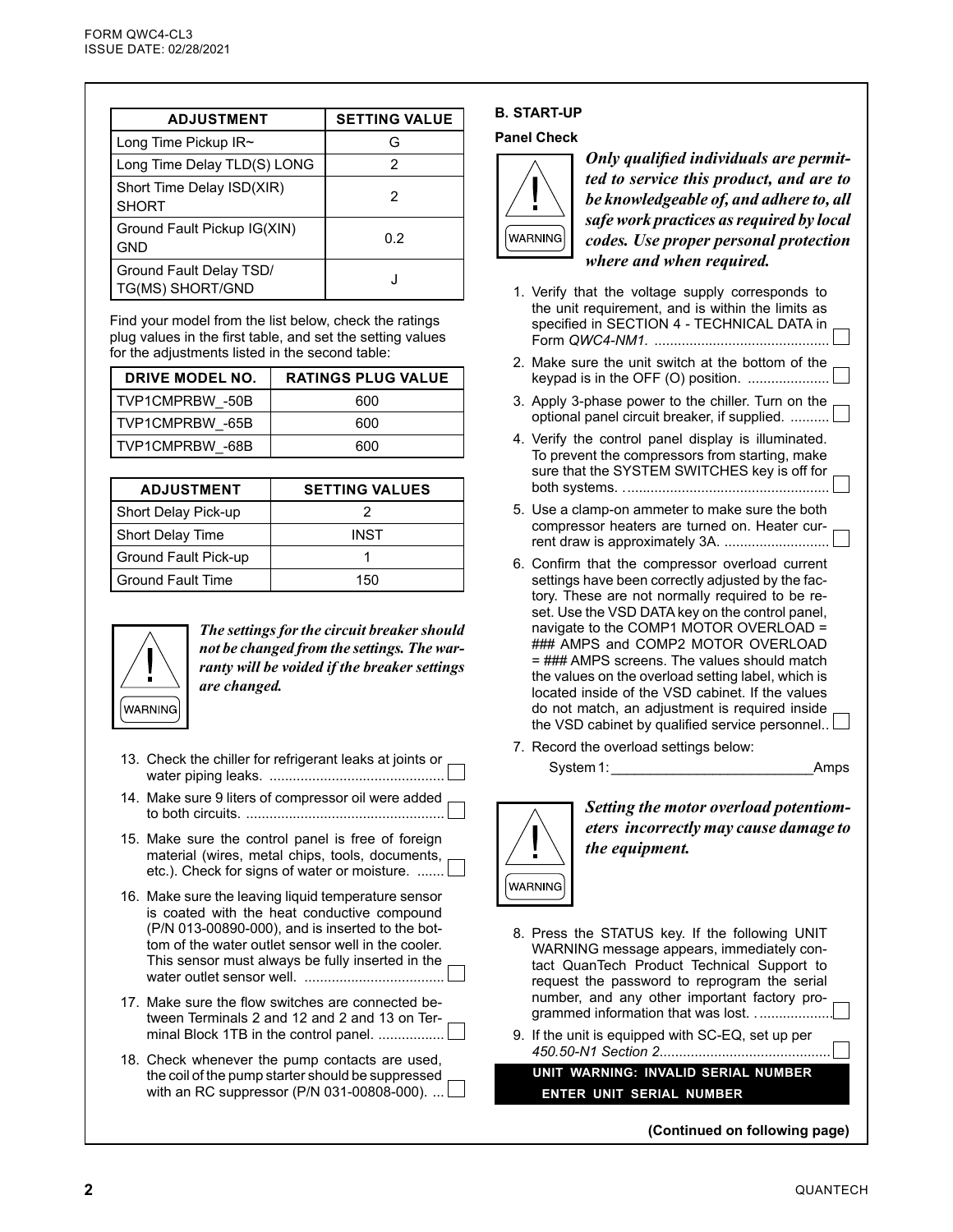| <b>Programmed Options</b>                                                                                                                                                                  | 2. Program the daily and holiday start/stop by                                                                                                             |
|--------------------------------------------------------------------------------------------------------------------------------------------------------------------------------------------|------------------------------------------------------------------------------------------------------------------------------------------------------------|
| Program the required options in the control panel for the<br>desired operating requirements, then record the values be-                                                                    | pressing the SCHEDULE key.                                                                                                                                 |
| low. Refer to the PROGRAM key in SECTION 6 - OPERA-<br>TION in Form QWC4-NM2 for more information:                                                                                         | <b>C. CHILLER SYSTEM</b>                                                                                                                                   |
|                                                                                                                                                                                            | After completion of the following<br>checks when the system is running                                                                                     |
|                                                                                                                                                                                            | Ţ<br>correctly, stop the unit, switch all appli-                                                                                                           |
|                                                                                                                                                                                            | cable switches ON, and restart the unit.                                                                                                                   |
|                                                                                                                                                                                            | <b>NOTE</b>                                                                                                                                                |
|                                                                                                                                                                                            |                                                                                                                                                            |
|                                                                                                                                                                                            |                                                                                                                                                            |
|                                                                                                                                                                                            | 1. Ensure power is on the chiller to energize the                                                                                                          |
| 8. Operating Mode (Heat Pump) = _______________                                                                                                                                            | compressor heaters 24 hours prior to start-up.                                                                                                             |
| <b>Programmed Operating Values</b>                                                                                                                                                         | 2. Ensure the SYSTEM SWITCHES key is OFF for                                                                                                               |
| Program the required operating values into the micropro-<br>cessor. then record them below. Refer to the PROGRAM                                                                           | 3. Turn the unit switch to the ON position.                                                                                                                |
| key in SECTION 6 - OPERATION in QWC4-NM1 for low<br>and high limits, and default values.                                                                                                   | 4. If the chilled and condenser liquid pumps are<br>manually operated, start the pumps. The con-                                                           |
| 1. Chilled Liquid Leaving Temperature Cutout                                                                                                                                               | trol center will not allow the chiller to start un-                                                                                                        |
| $=$ $\begin{bmatrix} \cdot & \cdot & \cdot \\ \cdot & \cdot & \cdot \\ \cdot & \cdot & \cdot \end{bmatrix}$ $\begin{bmatrix} \cdot & \cdot & \cdot \\ \cdot & \cdot & \cdot \end{bmatrix}$ | less flow is established through the unit. If the<br>pumps are wired to the control center, over-                                                          |
| 2. Motor Current Limit = ___________________ % FLA                                                                                                                                         | ride the contact to start the pumps to verify the                                                                                                          |
| 3. Pulldown Motor Current Limit = __________% FLA                                                                                                                                          |                                                                                                                                                            |
| 4. Pulldown Motor Current Limit Time =<br><b>MIN</b>                                                                                                                                       | 5. Throttle back flow to make sure the flow switch                                                                                                         |
| 5. Motor Temp Unload = $\frac{C}{C}$                                                                                                                                                       | opens with a loss of flow. If the pump is turned<br>off during chiller operation, it is recommended                                                        |
|                                                                                                                                                                                            | that auxiliary pump contacts be placed in series                                                                                                           |
| 7. Condenser Liquid Ref Level = ____________                                                                                                                                               | with the flow switch for additional protection                                                                                                             |
| <b>Liquid Control Setpoint</b>                                                                                                                                                             | 6. Evaluate cooler and condenser water flow indica-                                                                                                        |
| Program the chilled and condenser liquid (optional heat pump)<br>setpoints and ranges, then record them below:                                                                             | tion compared to design information found on the<br>sales order. If shell pressure drop is used, it should<br>be within +/- 15% of the rating information. |
| 1. Leaving Chilled Liquid<br>$\degree$ F ( $\degree$ C)<br>Temp Setpoint $=$                                                                                                               | 7. If the chilled water and condenser pump run                                                                                                             |
| 2. Leaving Chilled Liquid<br>Temp Control Range = $\frac{\text{C}}{\text{C}}$                                                                                                              | contacts on the chiller were overridden to check<br>flow, remove overrides. Pumps will get start                                                           |
| 3. Maximum Leaving Chilled Liquid                                                                                                                                                          | command when chiller initiates run.<br>8. Press the SYSTEM SWITCHES key, and turn                                                                          |
| 4. Leaving Condenser Liquid<br>$\degree$ F ( $\degree$ C)<br>Temp Setpoint =                                                                                                               | on the System SWITCH. There may be a few<br>seconds delay before the compressor starts be-                                                                 |
| 5. Leaving Condenser Liquid<br>$\degree$ F ( $\degree$ C)<br>Temp Control Range = __________________                                                                                       | cause of the anti-recycle timer. Be ready, when<br>the compressor starts, to switch the UNIT switch                                                        |
| 6. Maximum Leaving Condenser Liquid<br>$\degree$ F ( $\degree$ C)                                                                                                                          | to the OFF position immediately, if any unusual<br>noises or other adverse conditions develop.                                                             |
| <b>Date/Time and Daily Schedule</b>                                                                                                                                                        |                                                                                                                                                            |
| 1. Program the date and time by making sure that the<br>CLK Jumper JP2 on the control board is in the ON<br>position. Press the DATE/TIME key to set the date                              |                                                                                                                                                            |

**(Continued on following page)**